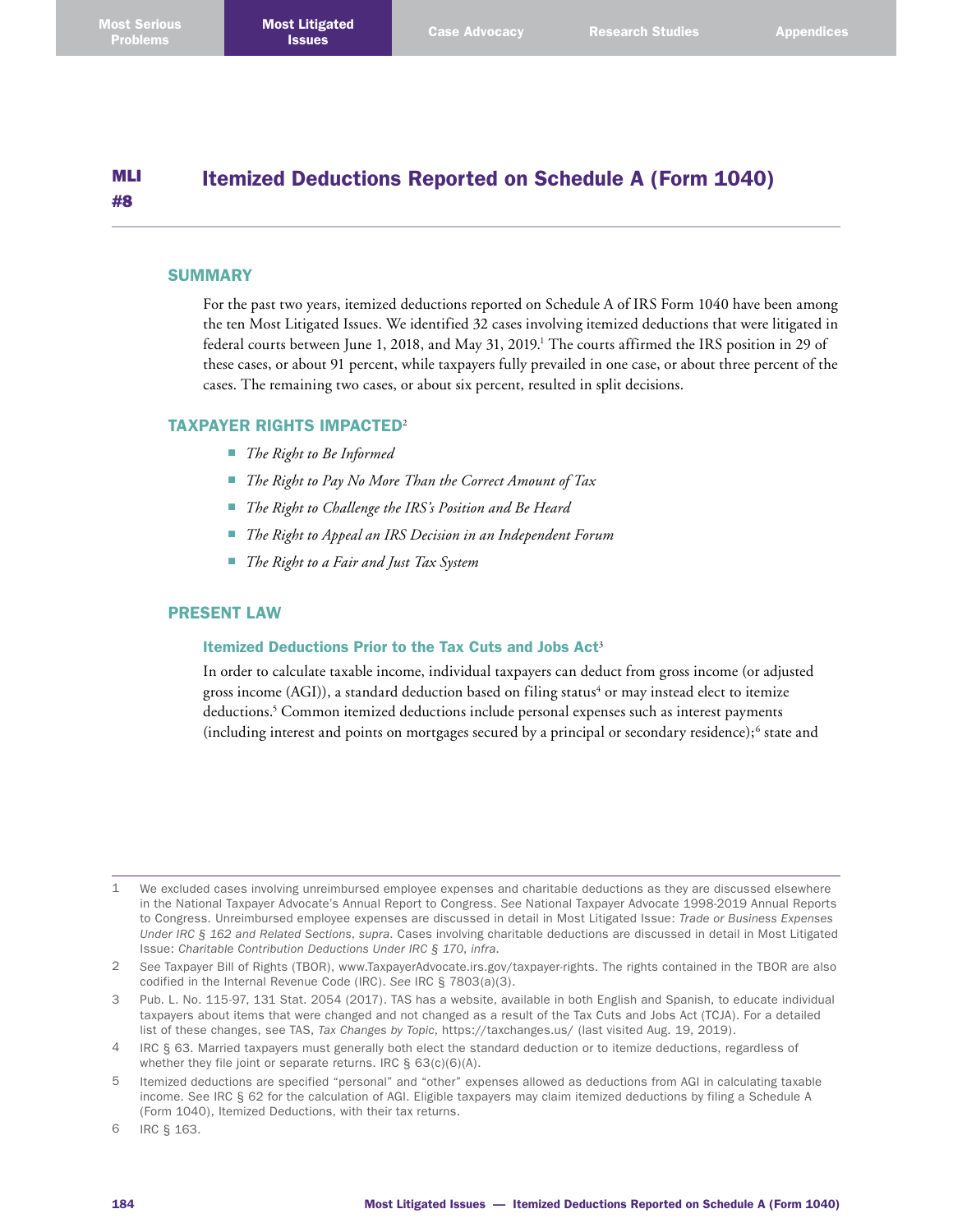local income, sales,<sup>7</sup> and property taxes;<sup>8</sup> charitable contributions;<sup>9</sup> casualty and theft losses;<sup>10</sup> and medical and dental expenses exceeding a certain threshold of the taxpayer's AGI.<sup>11</sup>

Prior to the Tax Cuts and Jobs Act (TCJA) (tax years before 2018), itemized deductions also included miscellaneous deductions, such as tax advice and preparation fees, appraisal fees for purposes of charitable contributions or casualty losses, work-related expenses, and moving expenses. 12 Pre-TCJA, taxpayers with an AGI over a certain threshold amount are limited as to the total itemized deductions they can claim. <sup>13</sup> For taxpayers with an AGI over the threshold, allowable itemized deductions are reduced by three percent of the AGI above the applicable threshold to a maximum reduction of 80 percent of the total allowable deductions for the year.<sup>14</sup>

### Changes Made Under the Tax Cuts and Jobs Act and Subsequent Regulation<sup>15</sup>

The TCJA eliminated or restricted many itemized deductions in 2018 and increased the standard deduction. 16 For tax year (TY) 2017, there were 143.1 million Forms 1040 filed through the last full processing cycle in fiscal year (FY) 2018, and 43.3 million taxpayers claimed itemized deductions (about 30.2 percent). 17 For TY 2018, there were 144.0 million Forms 1040 filed through the last full processing cycle of FY 2019, and 15.2 million taxpayers claimed itemized deductions (about 10.6 percent). 18 This represents a nearly 65 percent decrease, or about 28 million fewer taxpayers claiming itemized deductions in TY 2018. 19

- 11 IRC § 213. Other deductible expenses include certain payments related to the production or collection of income, such as property management expenses (under IRC § 212), investment interest expenses (under § 163(d)), and gambling losses (under IRC § 165(d)).
- 12 Work-related expenses include subscriptions to professional journals, home office expenses, union or professional dues, and unreimbursed work-related travel expenses or employee expenses reimbursed under a nonaccountable plan. *See* IRC § 67(b).

16 The Joint Committee on Taxation staff estimated the number of taxpayers who itemize would tumble from about 46.5 million in 2017 to about 18 million in 2018. Joint Comm. on Taxation, *Tables Related to the Federal Tax System as in Effect 2017 Through 2026* (JCX-32-18) (Apr. 23, 2018).

- 18 Individual Returns Transaction File on the IRS CDW (through cycle 39 of 2019).
- 19 Individual Returns Transaction File on the IRS CDW (comparing tax returns filed between January 1 and October 1 in both TYs 2017 and 2018).

<sup>7</sup> IRC § 164.

<sup>8</sup> *Id*.

<sup>9</sup> IRC § 170. Charitable contributions are discussed in a separate Most Litigated Issue, *Charitable Contribution Deductions Under IRC § 170*, *infra*.

<sup>10</sup> IRC § 165(e) and (h).

<sup>13</sup> IRC § 68(a).

<sup>14</sup> IRC § 68(a). These limitations apply to charitable donations, the home mortgage interest deduction, state and local tax deductions, and miscellaneous itemized deductions, but do not apply to medical expenses, investment interest expenses, gambling losses, and certain theft and casualty losses. IRC § 68(c).

<sup>15</sup> Pub. L. No. 115-97, 131 Stat. 2054 (2017).

<sup>17</sup> Individual Returns Transaction File on the IRS Compliance Data Warehouse (CDW) (through cycle 39 of 2018).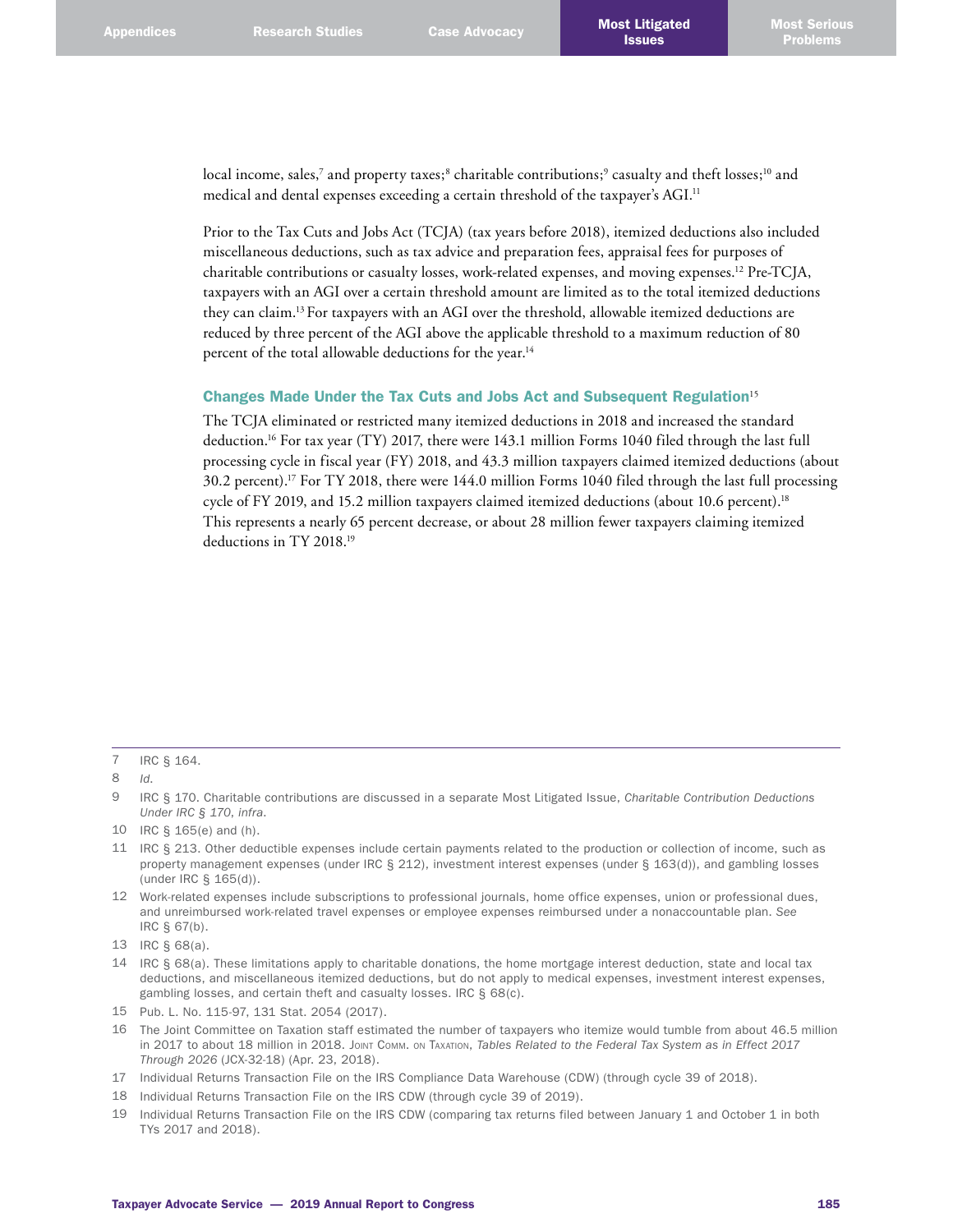The TCJA made the following changes to itemized deductions:<sup>20</sup>

- *1. Standard deduction*. For TYs 2018-2025, the TCJA roughly doubles the standard deduction amounts from \$6,350 to \$12,000 for single individuals, \$18,000 for heads of household up from \$9,350, and \$24,000 for joint filers up from \$12,700. 21
- 2. *Medical expense deduction*. Under prior law, most taxpayers whose unreimbursed medical expenses exceeded ten percent of their AGI could deduct that excess. 22 Under the TCJA, all taxpayers may deduct unreimbursed medical expenses that exceed 7.5 percent of his or her AGI in TYs 2017 and 2018.<sup>23</sup> This change was made retroactive to January 1, 2017.<sup>24</sup> Beginning in TY 2019, all taxpayers will only be able to deduct medical expenses if they exceed ten percent of their AGI.<sup>25</sup>
- *3. State and local taxes.* The TCJA limits the aggregate amount of the itemized deduction taxpayers can claim for state and local income, sales, real estate, or personal property taxes to \$10,000 per year (\$5,000 in the case of a married individual filing a separate return) for TYs 2018-2025. 26 Prior to the TCJA changes, there was no limitation on the amount of state and local taxes a taxpayer could take as an itemized deduction. This aspect of the TCJA has faced significant opposition and motivated numerous states to develop workarounds to circumvent the limitation, including the creation of charities that residents can donate to in exchange for state and local tax credits. 27 The Department of Treasury and the IRS have promulgated regulations that address these workarounds, requiring taxpayers, under certain circumstances, to reduce their claimed charitable contribution deductions by the amount of any state or local tax credits they receive in return for said contributions.<sup>28</sup> We anticipate litigation in this area in coming years.<sup>29</sup>
- *4. Mortgage and home equity interest deduction.* For mortgages entered into after December 15, 2017, the TCJA generally allows a taxpayer to deduct interest only up to \$750,000 on mortgage debt used to buy, build, or improve a principal home (\$375,000 in the case of married taxpayers filing separate returns) for TYs 2018-2025. 30 However, the limit remains at \$1 million (\$500,000 in

23 Pub. L. No. 115-97, § 11027, 131 Stat. 2054, 2077 (2017); IRC § 213(a), (f).

25 *Id*.

<sup>20</sup> Pub. L. No. 115-97, 131 Stat. 2054 (2017).

<sup>21</sup> Pub. L. No. 115-97, § 11021, 131 Stat. 2054, 2072 (2017) (adding IRC § 63(c)(7)). These amounts are adjusted for inflation. IRC § 63(c)(7)(B). The TCJA employed a new Consumer Price Index. Specifically, the new index differs from the previous Consumer Price Index by attempting to account for the ability of individuals to alter their consumption patterns in response to relative price changes. *See* Pub. L. No. 115-97, § 11002, 131 Stat. 2054, 2059 (2017).

<sup>22</sup> IRC § 213(a). For tax years 2013-2016, a taxpayer could deduct the excess over 7.5 percent of AGI if the taxpayer or his or her spouse had attained age 65 before the close of the taxable year. IRC § 213(f)(1).

<sup>24</sup> *Id*.

<sup>26</sup> Pub. L. No. 115-97, § 11042, 131 Stat. 2054, 2085 (2017); IRC § 164(b)(6).

<sup>27</sup> For a discussion of the various state workarounds, see Cynthia M. Pedersen, *States' Workarounds to the State and Local Tax Deduction Limitation*, The Tax Adviser (Aug. 1, 2018), [https://www.thetaxadviser.com/issues/2018/aug/workarounds-state](https://www.thetaxadviser.com/issues/2018/aug/workarounds-state-local-tax-deduction-limitation.htm)[local-tax-deduction-limitation.htm](https://www.thetaxadviser.com/issues/2018/aug/workarounds-state-local-tax-deduction-limitation.htm).

<sup>28</sup> Treas. Reg. § 1.170A-1(h)(3) (as amended in August 2019) (addressing the federal income tax treatment of contributions by reducing federal deductions by the amount of any state or local tax credit that a taxpayer receives or expects to receive in consideration for the taxpayer's payment or transfer).

<sup>29</sup> The states of New York, Connecticut, Maryland, and New Jersey (and the Village of Scarsdale, New York) have challenged the validity of Treas. Reg. § 1.170A-1(h)(3), arguing, *inter alia*, that it interferes with the states' ability to invest in their citizens and infrastructure, and with the states' sovereign authority to determine their own taxation and fiscal policies. *See*, *e.g*., *New Jersey v. Mnuchin*, No. 19-06642 (S.D.N.Y. July 17, 2019). U.S. District Judge J. Paul Oetken dismissed this case, but it may be appealed. *See* Toby Eckert, *Judge Throws Out States' Challenge to Tax Deduction Cap*, Politico (Sept. 30, 2019), [https://www.politico.com/news/2019/09/30/judge-dismisses-state-local-tax-deduction-cap-lawsuit-012686.](https://www.politico.com/news/2019/09/30/judge-dismisses-state-local-tax-deduction-cap-lawsuit-012686)

<sup>30</sup> Pub. L. No. 115-97, § 11043, 131 Stat. 2054, 2086 (2017); IRC § 163(h)(3)(F).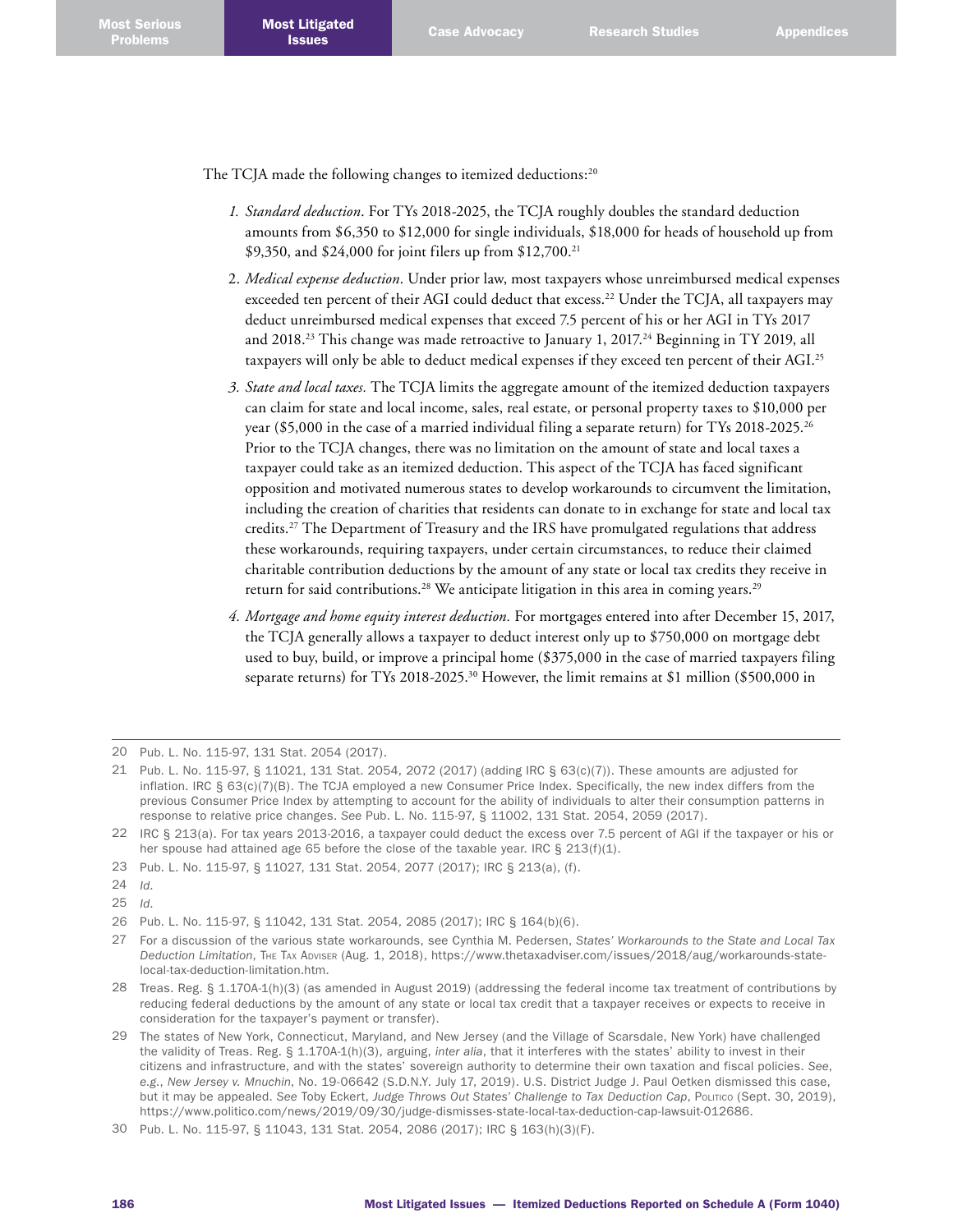the case of married taxpayers filing separate tax returns) for mortgage debt incurred on or before December 15, 2017. 31

The TCJA also eliminates the deduction for interest on home equity debt for TYs 2018-2025.<sup>32</sup> However, home equity debt interest might still be deductible if the funds are used for a purpose where interest otherwise may be deductible, such as for home improvement, investment, or business purposes. 33

- *5. Casualty and theft loss deductions.* The TCJA provides that, for TYs 2018-2025, taxpayers may not deduct any personal casualty or theft losses not compensated by insurance or otherwise, unless the casualty loss is attributable to a federally declared disaster. 34 The loss must still exceed \$100 per casualty and the total net loss must exceed ten percent of the taxpayer's AGI. 35
- *6. Miscellaneous itemized deductions.* For TYs 2018-2025, the deduction for miscellaneous expenses subject to the two percent of the AGI floor, such as certain professional fees, investment expenses, and unreimbursed employee business expenses, has been suspended under the TCJA. $^{36}$
- *7. Charitable contribution deductions.*<sup>37</sup> For TYs 2018-2025, the limit on the deduction for cash donations to public charities is increased from 50 to 60 percent of AGI. 38 However, charitable deductions for payments made in exchange for college athletic event seating rights are eliminated. 39
- *8. Tax return preparation fees.* Prior to the TCJA tax return preparation fees were deductible subject to a two percent of AGI limitation. TCJA suspended the deduction of these fees for TYs 2018-2025. 40

# ANALYSIS OF LITIGATED CASES

For the third time since the National Taxpayer Advocate's Annual Report to Congress in 2000, itemized deductions reported on Schedule A of IRS Form 1040 were among the ten Most Litigated Issues. This year, we analyzed 32 cases between June 1, 2018, to May 31, 2019, in which itemized deductions were in dispute. All but two of these cases were litigated in the U.S. Tax Court. A detailed list appears in Table 8 in Appendix 5. Of the 16 cases in which taxpayers appeared *pro se* (without counsel), the IRS prevailed in 15. Notably, the only case where the taxpayer prevailed was a case where the taxpayer appeared *pro se*, as none of the represented taxpayers prevailed. The highest portion of this year's 32 cases involved taxpayers claiming deductions for casualty and theft losses, $^{41}$  mortgage and equity interests, $^{42}$  and

32 *Id*.

37 *See also* Most Litigated Issue: *Charitable Contribution Deductions Under IRC § 170*, *infra*.

40 *See* IRC §§ 67(a), 212(3); Pub. L. No. 115-97, § 11045, 131 Stat. 2054, 2088 (2017).

42 IRC § 163.

<sup>31</sup> IRC § 163(h)(3)(F)(i)(III).

<sup>33</sup> IRC § 163(h)(3)(A)(i) and (B). *See also* IR-2018-32, Interest on Home Equity Loans Often Still Deductible Under New Law (Feb. 21, 2018), [https://www.irs.gov/newsroom/interest-on-home-equity-loans-often-still-deductible-under-new-law.](https://www.irs.gov/newsroom/interest-on-home-equity-loans-often-still-deductible-under-new-law)

<sup>34</sup> Pub. L. No. 115-97, § 11044, 131 Stat. 2054, 2087 (2017); IRC § 165(h)(5).

<sup>35</sup> IRC § 165(c)(3), (h)(1) and (2).

<sup>36</sup> IRC § 67(g); Pub. L. No. 115-97, § 11045, 131 Stat. 2054, 2088 (2017).

<sup>38</sup> IRC § 170(b)(1)(G); Pub. L. No. 115-97, § 11023, 131 Stat. 2054, 2074 (2017).

<sup>39</sup> IRC § 170(l); Pub. L. No. 115-97, § 13704, 131 Stat. 2054, 2169 (2017).

<sup>41</sup> IRC § 165.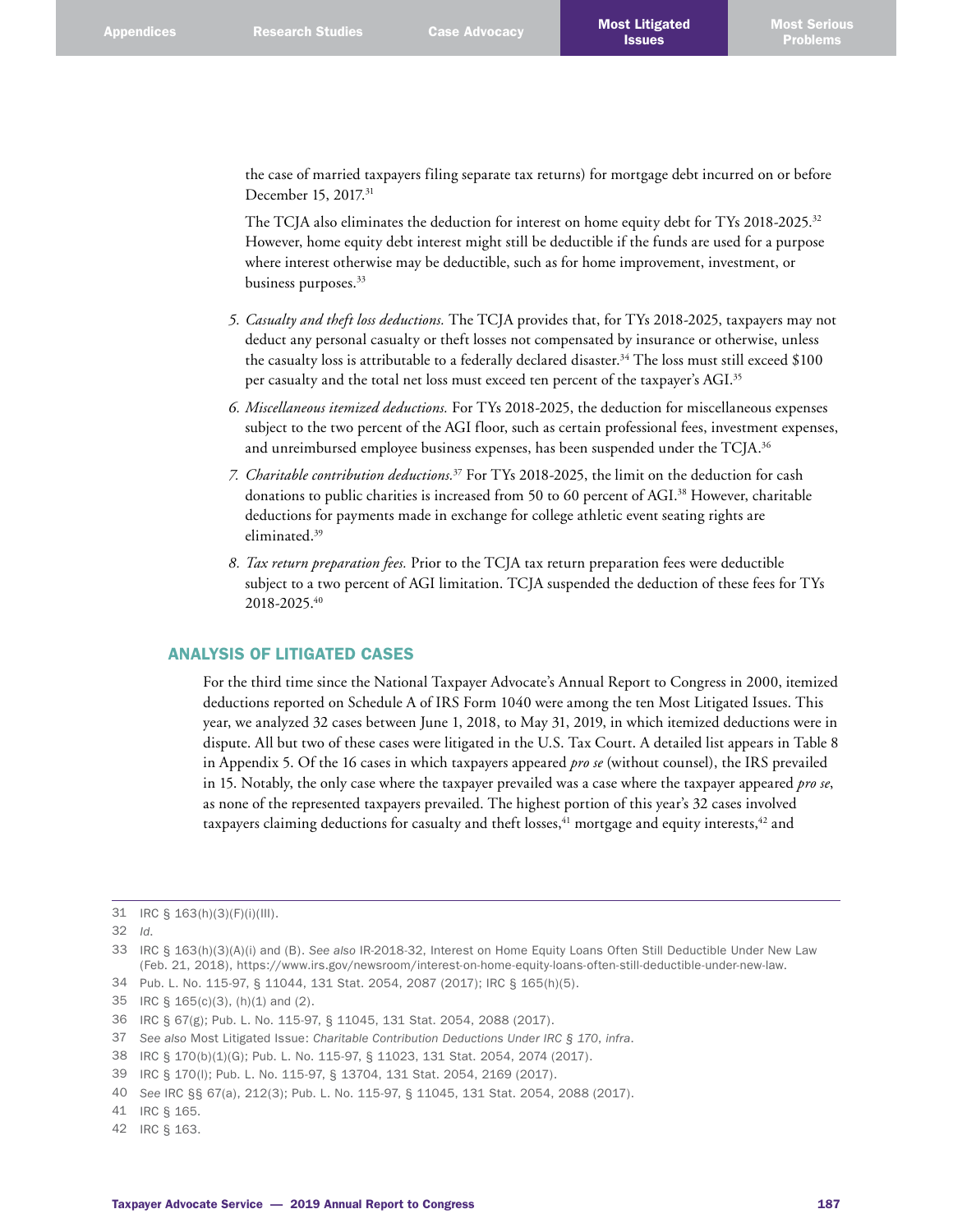deductions for state and local taxes paid. 43 Figure 2.8.1 categorizes the main issues raised by taxpayers in the 32 cases we identified.

| <b>Itemized Deduction</b>             | <b>Number of Cases</b> | <b>Percentage of Cases</b> |
|---------------------------------------|------------------------|----------------------------|
| Casualty/Theft Loss                   | 12                     | 37.5                       |
| Mortgage Interest                     | 10                     | 31                         |
| State and Local Taxes Paid Deductions |                        | 22                         |
| Medical and Dental Expenses           | 3                      | 9                          |
| <b>Tax Preparation Fees</b>           | $\overline{2}$         | 6.3                        |
| Gambling                              | 4                      | 12.5                       |
| Other                                 |                        | 3                          |

# FIGURE 2.8.1, Itemized Deduction Issues<sup>44</sup>

#### Casualty and Theft Loss Deduction

In *Mancini v. Commissioner*, the taxpayer claimed a casualty loss as a result of gambling and investment losses allegedly caused by his altered mental state resulting from a medication he was prescribed. 45 In 2004, Mr. Mancini was diagnosed with Parkinson's disease and was prescribed Pramipexole to treat his symptoms. After allegedly experiencing an altered mental state induced by the medication, the taxpayer began gambling excessively and selling investment properties at irrationally low prices in part to pay off his gambling debts. Mr. Mancini did not keep logs of his gambling activities; however, he did report gambling losses to the extent of gambling profits in TYs 2008-2010 and presented documents from several casinos. The taxpayer argued that his gambling losses should not be subject to the normal limits on such losses, because they were in fact "other casualty" losses resulting from his "sudden, unexpected and unusual" reaction to a prescription drug." 46 The taxpayer argued that his obsessive gambling caused by Pramipexole fell within the definition of an "other casualty" because it emerged suddenly and was unexpected by both the taxpayer and his doctor. 47 However, the Tax Court disagreed, stating that "a casualty loss is deductible only if the taxpayers property suffered physical damage." 48 The Tax Court also found that Mr. Mancini failed to substantiate his claims. 49 Thus, the taxpayer's casualty loss deductions were disallowed.

*Mancini* reaffirms longstanding precedent related to the requirement for physical damage in order to claim a casualty loss deduction and for the "sudden" nature of "other casualty losses." 50 The case also made clear that to qualify as an "other casualty loss," the loss must be "sudden, unexpected, or unusual"

<sup>43</sup> IRC § 164.

<sup>44</sup> Several cases we identified had more than one of the issues listed in Figure 2.8.1.

<sup>45</sup> *Mancini v. Comm'r*, T.C. Memo. 2019-16, *appeal docketed*, No. 19-72438 (9th Cir. Sept. 25, 2019).

<sup>46</sup> *Id.*

<sup>47</sup> The Tax Court noted, "other casualty" is a loss arising from something "sudden, unexpected, or unusual" as opposed to something resulting from a "progressive deterioration [due to] a steadily operating cause," even if the damage "was not discovered until it was complete." *Id*. *See also* IRC §165(a)-(c)(3); Treas. Reg. §§ 1.165-1(d)(1), 1.165-7(a)(1).

<sup>48</sup> *Mancini*, T.C. Memo. 2019-16, at 8, *appeal docketed*, No. 19-72438 (9th Cir. Sept. 25, 2019) (citing *Kamanski v. Comm'r*, 477 F. 2d 452 (9th Cir. 1973), *aff'g* T.C. Memo. 1970-352).

<sup>49</sup> *Mancini*, T.C. Memo. 2019-16, *appeal docketed*, No. 19-72438 (9th Cir. Sept. 25, 2019).

<sup>50</sup> *Mancini*, T.C. Memo. 2019-16, at 7-8 (citations omitted), *appeal docketed*, No. 19-72438 (9th Cir. Sept. 25, 2019).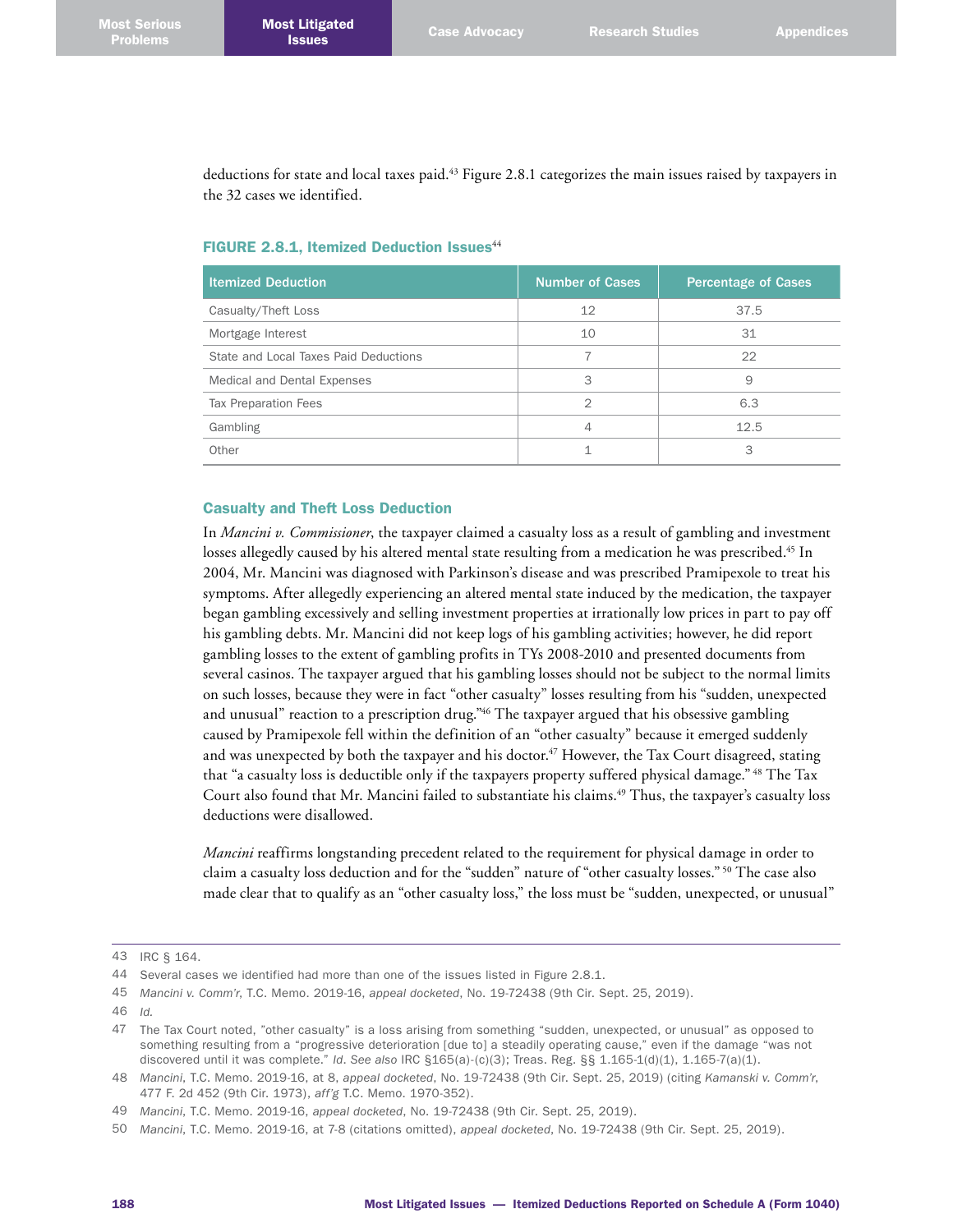rather than the result of "progressive deterioration."<sup>51</sup> In preparing for a casualty loss deduction dispute, a taxpayer should pay special attention to documenting the value and the nature of the loss, as well as the timing of the loss's cause.

### Mortgage Interest

In *Milkovich v. United States*, the taxpayers claimed they were entitled to a tax refund of \$18,817 for 2011, and the government motioned to have the lawsuit dismissed for failure to state a claim, which the district court granted. 52 The taxpayers, Mr. and Mrs. Milkovich, purchased a personal residence in February 2005 with a monthly mortgage payment of approximately \$3,700. However, they stopped making payments in February 2009 and filed Chapter 7 bankruptcy. The property was sold in a short sale in July 2011. At the time of the sale, unpaid interest in the amount of \$114,688 had accrued on the mortgage. The mortgage holder, Citi Mortgage, received just over \$522,000 from the sale and allocated this amount to satisfy the \$114,688 in accrued unpaid interest first. The taxpayers deducted \$144,688 in mortgage interest from their 2011 taxes, which they claimed should have resulted in a \$18,817 tax refund. The court found the parties' dispute centered on the statutory interpretation of the meaning of the term "indebtedness" under Internal Revenue Code (IRC) § 163. Specifically, the court looked at whether the Milkoviches were entitled to deduct mortgage interest paid on the property after it was discharged through bankruptcy and where the outstanding mortgage amount exceeded the fair market value of the property. The court found that while interest deductions are generally allowable, there is an exception when the nonrecourse liability (here, the mortgage) exceeds a reasonable estimate of the fair market value of the indebted property. In such a case, an interest deduction is not allowed. The court found that because the fair market value of the short sale was far below the outstanding mortgage debt, it was not reasonable to expect the taxpayers to satisfy the mortgage debt themselves. For this reason, the court found that the taxpayers' transaction lacked "economic substance."53 Given the recent legislative changes, we expect to see more litigation in this area.

## Substantiation of Itemized Deductions

Taxpayers are required to substantiate expenses underlying each claimed deduction by maintaining records sufficient to establish the amount of the deduction and to enable the Commissioner to determine the correct tax liability. 54 Taxpayers were unable to or had difficulty substantiating their itemized deduction claims in 20 of the 32 cases we identified, or nearly 63 percent of the cases.

One such case was *Sutherland v. Commissioner*, 55 in which the Tax Court found that the taxpayers had not met their burden in substantiating claimed transportation costs associated with seeking medical attention. Mr. and Mrs. Sutherland provided no mileage logs to substantiate the claimed mileage. Instead, they provided only a total mileage amount that corresponded to each medical expense without substantiating where the trip originated, what vehicle was used, or other evidence to substantiate the reported expenses. Thus, the Tax Court disallowed the deduction.

<sup>51</sup> *Mancini*, T.C. Memo. 2019-16, at 7-8 (citations omitted), *appeal docketed*, No. 19-72438 (9th Cir. Sept. 25, 2019).

<sup>52</sup> *Milkovich v. United States*, 2019 WL 2161665 (W.D. Wash. May 17, 2019).

<sup>53</sup> *Id.*, at \*3.

<sup>54</sup> IRC § 6001; *Welch v. Helvering*, 290 U.S. 111, 115 (1933); *Cohan v. Comm'r*, 39 F.2d 540, 543-44 (2d Cir. 1930); Temp. Treas. Reg. § 1.274-5T(b). For detailed recordkeeping guidance for taxpayers, see also IRS, Burden of Proof, <https://www.irs.gov/businesses/small-businesses-self-employed/burden-of-proof>(last visited July 29, 2019) (describing the requirement to substantiate certain elements of expenses in order to shift the burden of proof according to IRC § 7491) and IRS Publication 583, Starting a Business and Keeping Records (Jan. 2015).

<sup>55</sup> *Sutherland v. Comm'r*, T.C. Memo. 2018-186.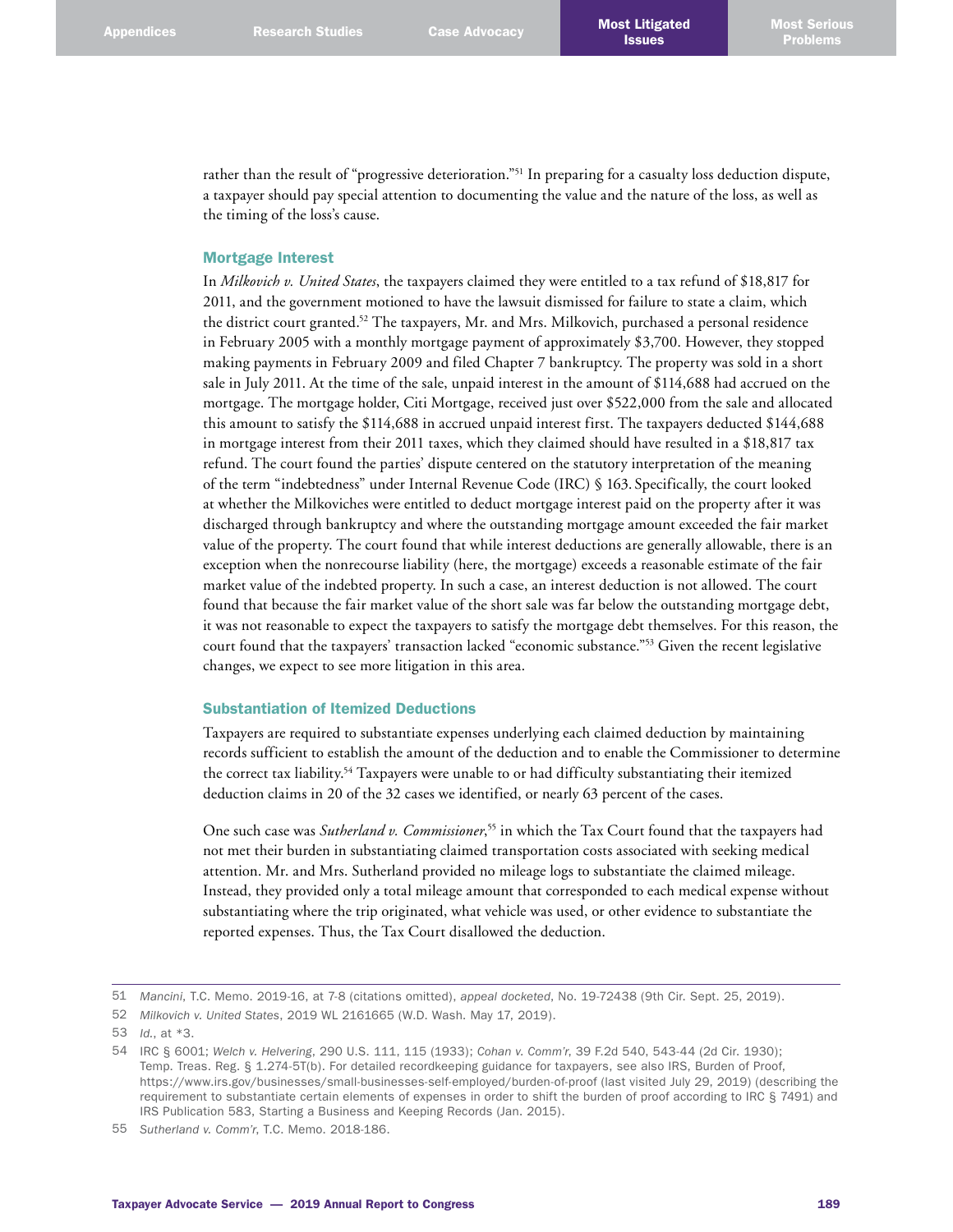Substantiation is also important for the gambling loss deduction. A taxpayer who is not in the trade or business of gambling can deduct gambling losses as an itemized deduction but only to the extent of gambling winnings. 56

In *Castaneda v. Commissioner*, though the taxpayers failed to appear for trial, the Tax Court nonetheless determined that Mr. and Mrs. Castaneda were not entitled to deduct \$295,871 of gambling losses. 57 The court found that the taxpayers failed to keep records of their gambling winnings or use players' cards, which would have provided reliable casino records. As a result, the court had no basis to allow those deductions.

In *Kurdziel v. Commissioner*, the Tax Court held that a former fighter pilot, who is the only person in the United States who owns and is licensed to fly a Fairey Firefly, could not deduct losses he incurred in restoring the World War II fighter and anti-submarine aircraft. 58 Among other expenses, the Tax Court disallowed the taxpayer's claimed home mortgage interest, real estate taxes, and tax return preparation fees. While the Commissioner merely argued that the taxpayer had failed to substantiate these deductions without providing more, Mr. Kurdziel also did not add anything more to the record. The Court stated, "[w]hen there's nothing in the record, defeat comes for the party with the burden of proof," finding for the Commissioner on those disputed amounts. 59

In *Simpson v. Commissioner*,<sup>60</sup> the only case during this reporting period where a taxpayer prevailed on the merits of an issue covered by this Most Litigated Issue, the Tax Court held that Mr. and Mrs. Simpson were entitled to an additional deduction for state and local income taxes for TY 2013 after introducing into evidence an additional payment of \$895.96 that was applied to their 2011 California income tax. Under IRC  $\S$  164(a)(3), state and local income taxes are allowed as a deduction for the taxable year within which they are paid or accrued. Mr. and Mrs. Simpson had made a direct contribution to the California State Disability Insurance, which the Tax Court has held constitutes a valid income tax payment deductible under IRC  $\frac{1}{5}$  164(a)(3).

### **CONCLUSION**

In TY 2015, the IRS Statistics of Income data showed that 29.6 percent of individual return filers chose to itemize their deductions.<sup>61</sup> As we anticipated and noted in the 2018 Annual Report to Congress, the number of itemizers significantly decreased, by about 65 percent beginning in TY 2018 because of the tax changes brought about by the TCJA. 62

A reduction in the number of itemizers may eventually lead to a decrease in litigation in the coming years, especially as it relates to non-disaster related personal casualty or theft losses and miscellaneous deductions. However, litigation related to remaining itemized deductions, such as medical and dental

<sup>56</sup> IRC § 165(d).

<sup>57</sup> *Castaneda v. Comm'r*, T.C. Memo. 2018-173.

<sup>58</sup> *Kurdziel v. Comm'r*, T.C. Memo. 2019-20.

<sup>59</sup> *Id.*, at \*13 (citing IRC § 7491(a)).

<sup>60</sup> *Simpson v. Comm'r*, T.C. Summ. Op. 2019-9.

<sup>61</sup> IRS, SOI Tax Stats—Individual Income Tax Returns Publication 1304, "Table 1.2: All Returns: Adjusted Gross Income, Exemptions, Deductions, and Tax Items" (June 21, 2018), [https://www.irs.gov/statistics/soi-tax-stats-individual-income-tax](https://www.irs.gov/statistics/soi-tax-stats-individual-income-tax-returns-publication-1304-complete-report)[returns-publication-1304-complete-report](https://www.irs.gov/statistics/soi-tax-stats-individual-income-tax-returns-publication-1304-complete-report).

<sup>62</sup> For TY 2017, there were 43.2 million taxpayers who claimed itemized deductions (about 30.2 percent). For TY 2018, there were 15.2 million taxpayers who claimed itemized deductions (about 10.6 percent). Individual Returns Transaction File on the IRS CDW (comparing tax returns filed between January 1 and October 1 in both TYs 2017 and 2018).